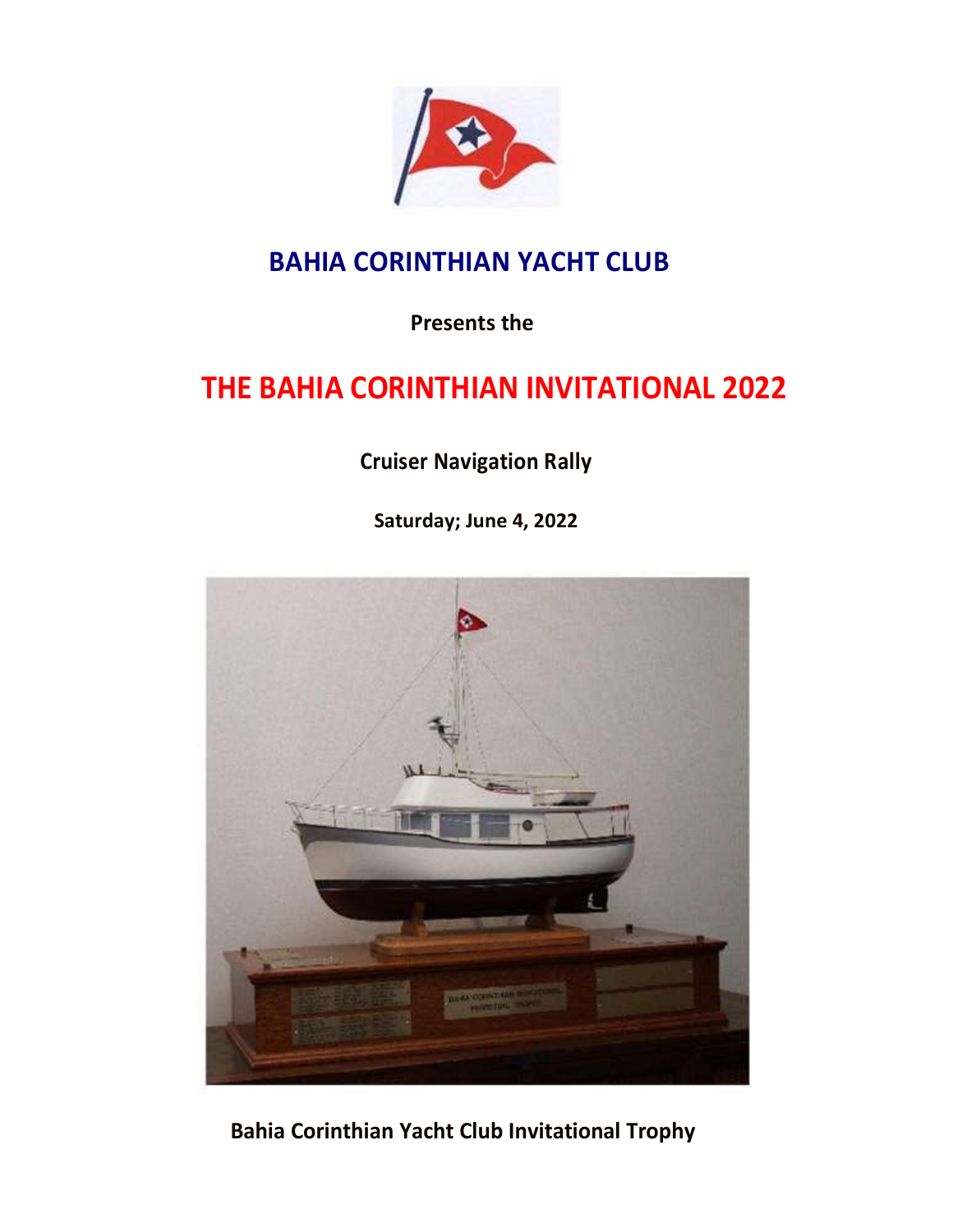*The following article concerning the history and evolution of the Sharkie and BCYC Invitational cruiser navigation rallies was contributed by Staff Commodore Tom Collins.*

#### **History of the SHARKIE and BCYC INVITATIONAL Rallies**

Back in the 1970s, Shark Island Yacht Club was the predominate force in Predicted Log Racing in the Newport Beach area. BCYC indicated interest in participating and the SCCA dispatched a few skippers from the area to host seminars at their Club and help them develop a cadre of Predicted Log Racing Skippers. BCYC was key in creating the Orange Coast Predicted Log group whose primary focus was on seminars and weekend training rallies in order to help develop prospective skippers. This effort was successful and produced a number of fine contestants out of BCYC. In the early eighties, the majority of the SCCA Skippers hailed from Shark Island Yacht Club and Del Rey Yacht Club with Shark Island taking the Simonson top club season points trophy regularly. Shark Island sponsored the Shark Island Yacht Club rally, which was a major Brugman rally and was run a week or two before the Fourth of July. In the 80's when feeder rallies were created, the Four Winds Yacht Club came up with the Sharkie as a feeder to the Shark Island Yacht Club rally. At that time we had a log skipper named Dave Ritchie who was quite a character. When he won the Sharkie and found that it had no Perpetual Trophy, he immediately went out and bought one. Of course, his name was clearly shown as the first winner, although I believe it had been run once or twice before. Incidentally, that perpetual was later used for the Two Harbors rally until recently when the club currently sponsoring that rally replaced it.

Things changed at Shark Island Yacht Club; their membership began to dwindle and the club soon closed its doors. I believe that it was at that time that BCYC offered to replace the Shark Island Yacht Club trophy rally with one of their own. The rally was named the BCYC Invitational (although it has always been open to all and therefore is not really an "invitational"). It has been run as the primary Brugman rally and has retained the approximate same date as the Shark Island Yacht Club rally. Typically, by that time of year, the weather around Newport Beach is becoming quite nice and the rally has always been very popular with our Skippers. Further, BCYC has established a reputation for hosting a first-class event. SCCA is pleased and proud to have BCYC host this classic Cruiser Navigation Rally. .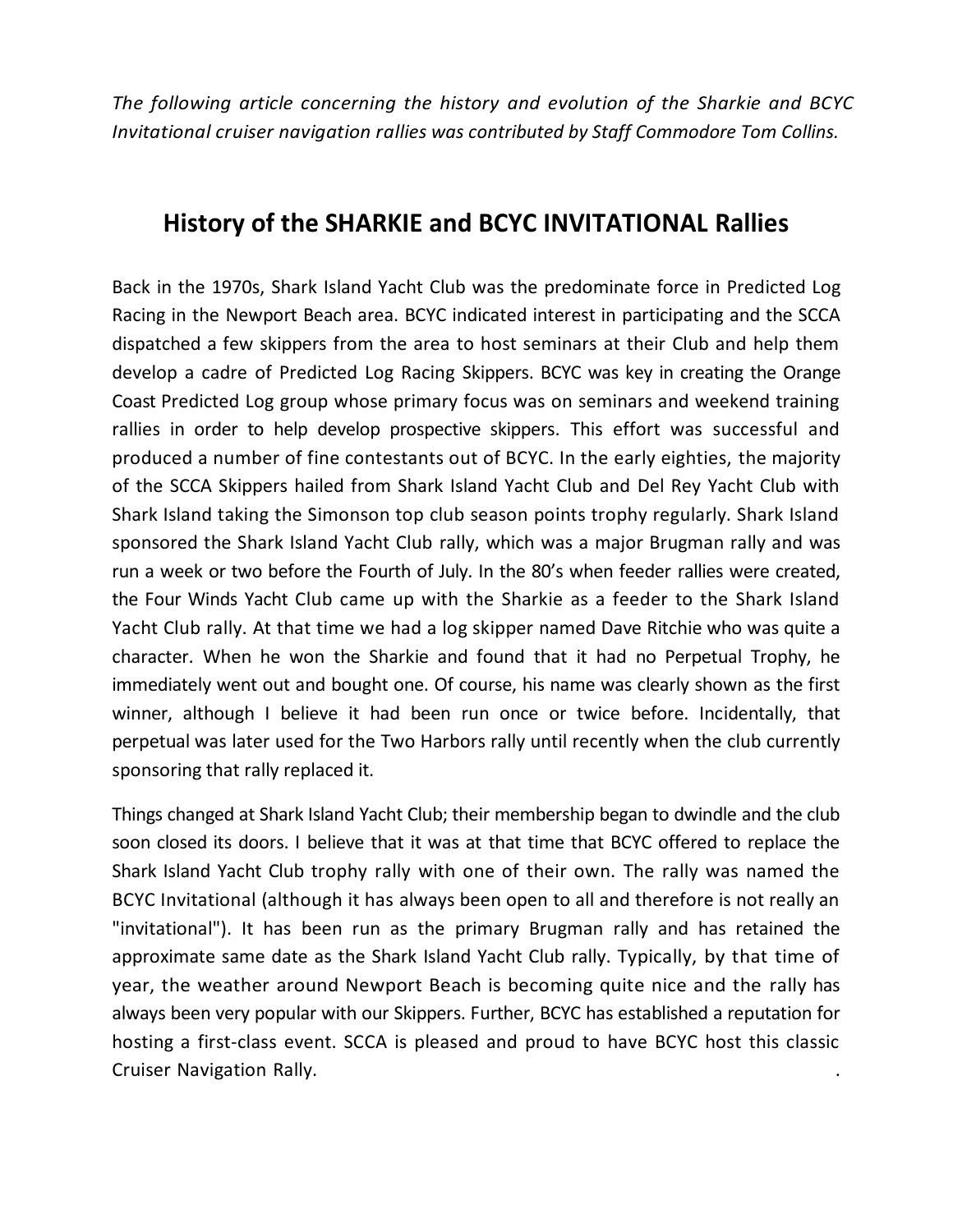# **BAHIA CORINTHIAN INVITATIONAL**

#### Saturday; June 4, 2022

### **Cruiser Navigation Rally**

| Sponsored by:           | Bahia Corinthian Yacht Club                                                                                                                                      |
|-------------------------|------------------------------------------------------------------------------------------------------------------------------------------------------------------|
| Sanctioned by:          | <b>SCCA &amp; NACA</b>                                                                                                                                           |
| Eligibility:            | All eligible members of SCCA Member Yacht Clubs.                                                                                                                 |
| Points:                 | NACA, SCCA Top-Ten, Brugman, Bathke, Simonson Club Trophy,<br>Spring Series, and Lurie First Year Trophy.                                                        |
| Trophies:               | BCYC Invitational Perpetual Trophy, keeper trophies for overall<br>and first place First Year.                                                                   |
| <b>Rally Committee:</b> | Tom Collins, Cell: 818-383-6292                                                                                                                                  |
| Committee Boat:         | <b>Misty Sea</b>                                                                                                                                                 |
| Scorer:                 | Tom Collins @ 818-383-6292                                                                                                                                       |
| Rules:                  | SCCA Rules, available at: socalcruiserassociation.org                                                                                                            |
| Skippers' meeting:      | Friday, June 3, at 1830 in the BCYC card room, 2nd floor.<br>Predicted Log to be turned in. Adjusted start times will be<br>assigned.                            |
| Friday dinner:          | Available in BCYC dining room, bar, or at local restaurants.                                                                                                     |
| Observers:              | Skippers will provide their own observers.                                                                                                                       |
| Communications:         | Use VHF Ch. 71 as a working channel.                                                                                                                             |
| Postponement:           | Any last-minute announcements will be made on Ch. 71.                                                                                                            |
| Log Forms:              | Available at: socalcruiserassociation.org                                                                                                                        |
| Observer logs:          | Observers should submit the Actual Log, with timepiece, to<br>the scorer's boat, Misty Sea, within one-half hour after<br>docking, but no later than 1400 hours. |
| Awards dinner:          | Saturday; June 4, at BCYC. No host cocktails 1830; dinner,<br>1930; awards. Reservations required. Attire - blazer & tie.                                        |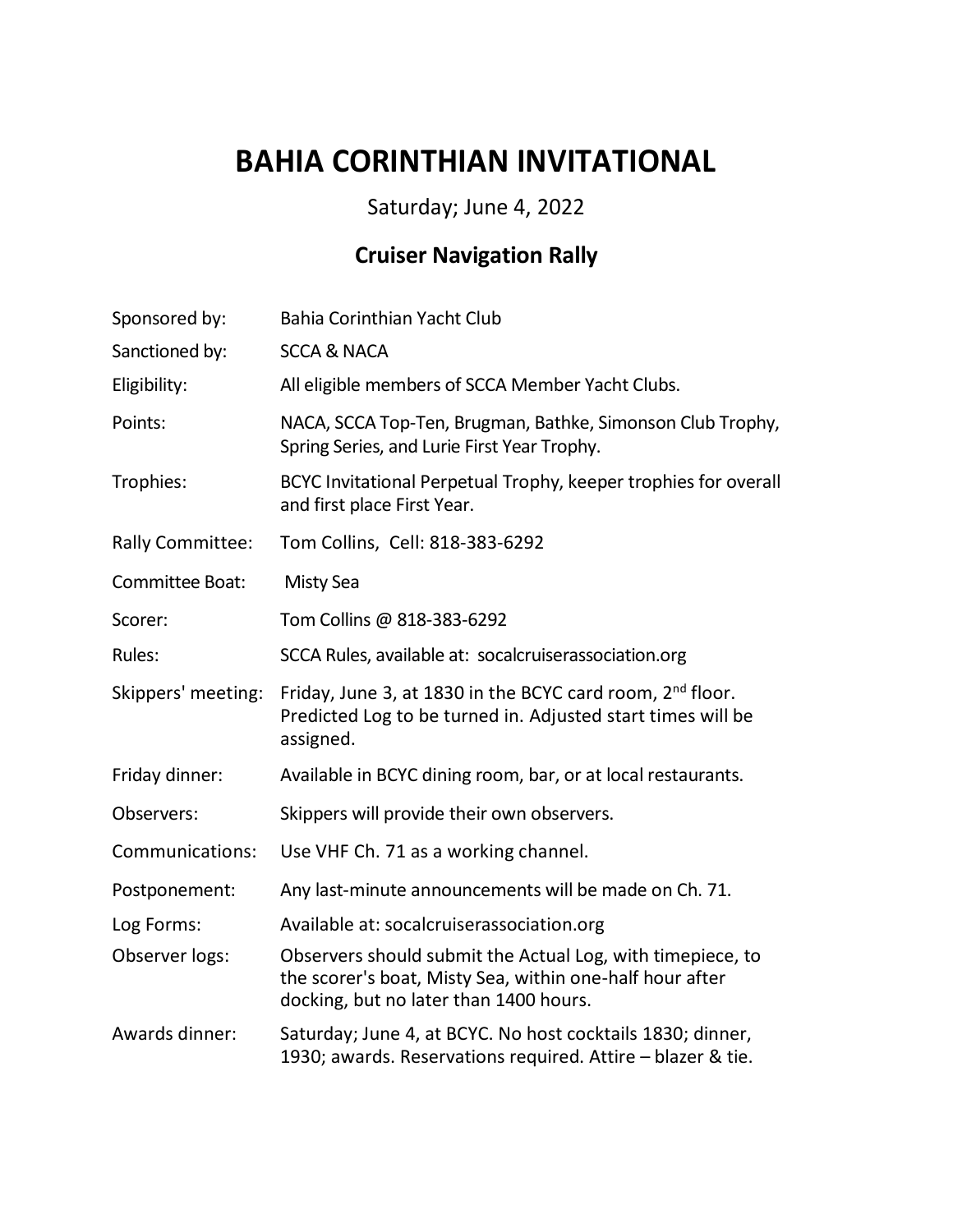## **BAHIA CORINTHIAN INVITATIONAL 2022**

#### **The Course**

| Start:   | Newport Entrance Buoy, RW "NWP" Mo (A),                    | Stbd 100 yards      |
|----------|------------------------------------------------------------|---------------------|
| $CP-1$ : | <b>Abalone Point</b>                                       | Port at 20 fathoms  |
|          | CP-2: Halfway Rock (location: 33° 31.83' N, 117° 46.65' W) | Port at 20 fathoms  |
| $CP-3$ : | Aliso Point (location 33° 30.4' N, 117° 45.05' W           | Port at 10 fathoms  |
| $CP-4$ : | Three Arch Bay, N side of Bay                              | Port at 10 fathoms  |
|          | CP-5: San Juan Rock Buoy, R "2SJR" FI R 2.5s WHIS          | Stbd 50 yards       |
| $CP-6$ : | Aliso Creek Sewer                                          | Below at 20 fathoms |
|          | CP-7: Two Rock Point                                       | Stbd 1000 yards     |
|          | Finish: Newport Entrance West Jetty - as-a-range           | Stbd at 20 fathoms  |
|          |                                                            |                     |

#### **SPECIAL RULES**

.

- 1. Predict a finish time of 1130. Start times will be adjusted at the skippers' meeting to provide a theoretical two-minute separation at the finish. Slowest finishes first.
- 2. Charts: Use chart  $18746$ ,  $40<sup>th</sup>$  Ed.
- 3. Be aware of hazardous rocks inshore of the course.
- 4. All equipment aboard the vessel may be used except that which is prohibited. Use of the following data from any source is prohibited: Clock time or elapsed time
- 3. This is an Open Log rally. During the rally the skipper may have access to all times recorded on the Actual Log.
- 4. Official distance is 22.3 nm.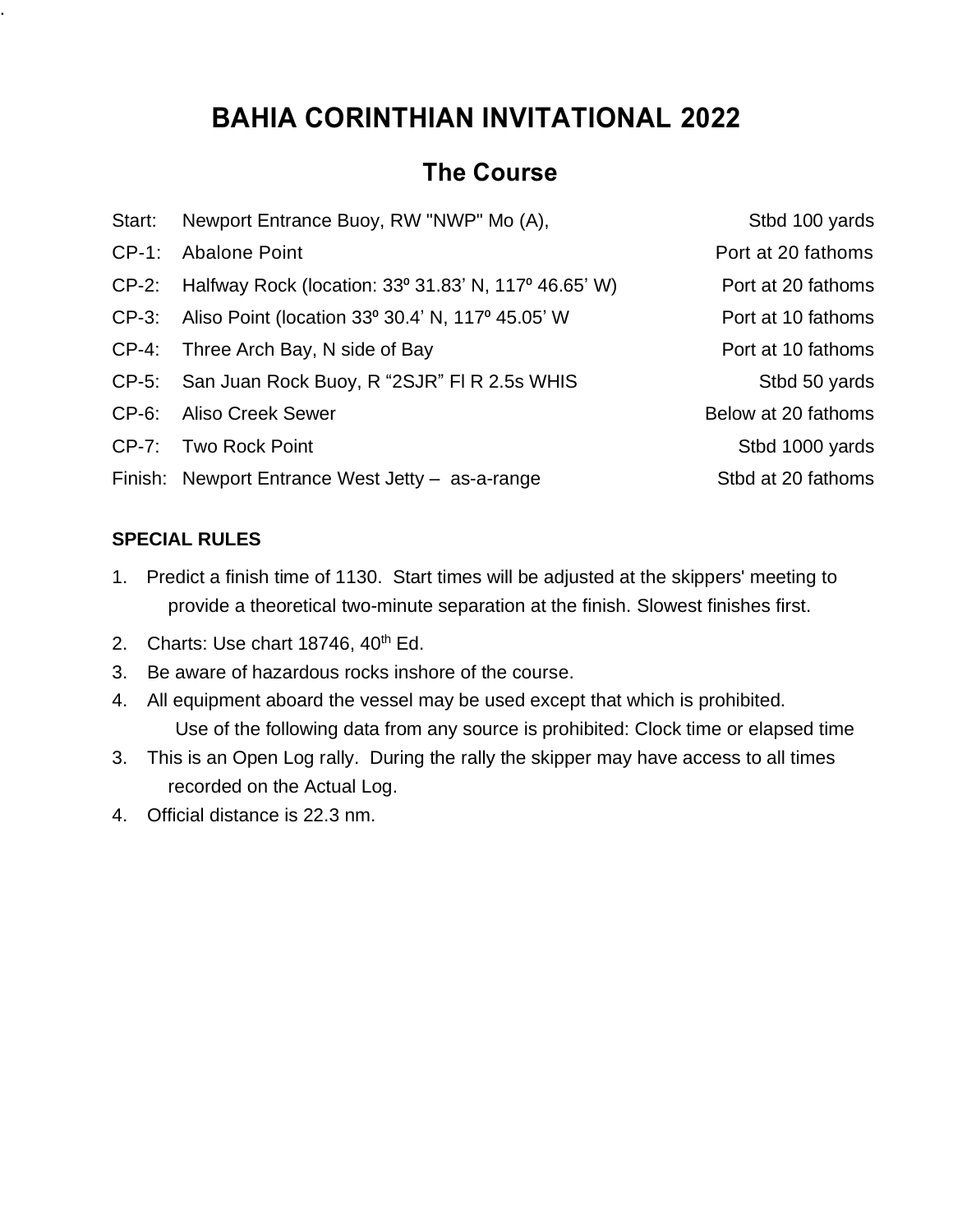## **2022 BCYC Invitational Easy-Entry**

A special feature of this year's Bahia Corinthian Yacht Club Invitational predicted log rally is the provision for new Easy-Entry level contestants to enter without the need to run a measured mile in advance or to prepare and submit a predicted log. The course is all in the vicinity of the Newport Beach area. You can even use your GPS with speed!

It's simple! All you need to do is attend the BCYC skippers' meeting at 6:30 Friday night, June 1. They'll assign a start time and answer any questions you might have, and provide an observer if you need one. Saturday morning you'll go to the Newport entrance buoy, start at your assigned time and follow the course described below. Just run the course at the speed you normally cruise. Your observer will record your times on the Actual Log as you pass the course check points. You can use your GPS speed readout to set your throttle(s) for the speed you choose to run. Be sure to note that speed on your Actual Log.

After your Actual Log is turned in, the Committee will use that speed to compute your boat's predicted log and then compute a score for your boat.

It's that simple! Come on out and join in the fun. You'll have a good chance of receiving a trophy at the awards banquet Saturday night.

| C.P.            | Description                      | <b>Steer</b>     | Pass yds | Latitude   | Longitude   |
|-----------------|----------------------------------|------------------|----------|------------|-------------|
|                 | Start Newport Entr. Buoy         |                  | 100 S    | 33° 35.10' | 117° 52.66' |
| CP1             | <b>Abalone Point</b>             | $116^\circ$      | 20 Fms   | 33° 33.03' | 117° 49.39' |
| CP <sub>2</sub> | <b>Halfway Rock</b>              | $116^\circ$      | 20 Fms   | 33° 31.50' | 117° 46.97' |
| CP3             | Aliso Point                      | $120^\circ$      | 10 Fms   | 33° 30.22' | 117° 45.24' |
| CP4             | Three Arch Bay                   | $135^\circ$      | 10 Fms   | 33° 29.19' | 117° 44.42' |
| CP <sub>5</sub> | San Juan Rock Buoy               | $141^\circ$      | 50 S     | 33° 27.31' | 117° 43.23' |
| CP6             | Aliso Creek Sewer                | 313 <sup>o</sup> | 20 Fms   | 33° 30.14' | 117° 45.77' |
| CP7             | Two Rock Point                   | $301^{\circ}$    | 1000 S   | 33° 32.39' | 117° 48.69' |
|                 | Finish Nwpt. W Jetty (rng.) 296° |                  | 20 Fms   | 33° 34.94' | 117° 52.69' |

### Courses for the 2022 BCYC Invitational Course

(Note: Positions are approximate depending on the skipper's planned yardage from the marks.)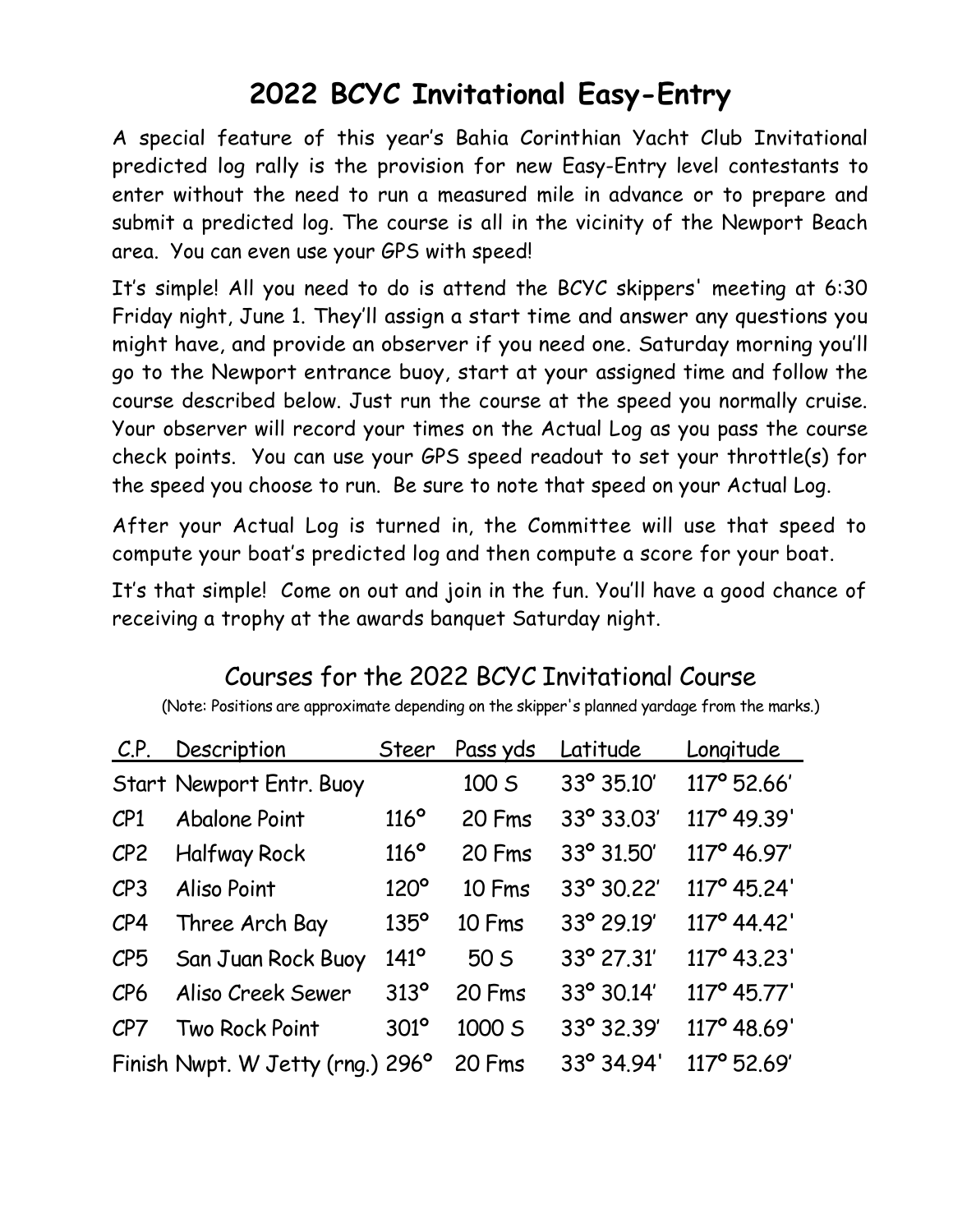#### **2022 BCYC Invitational – Course**